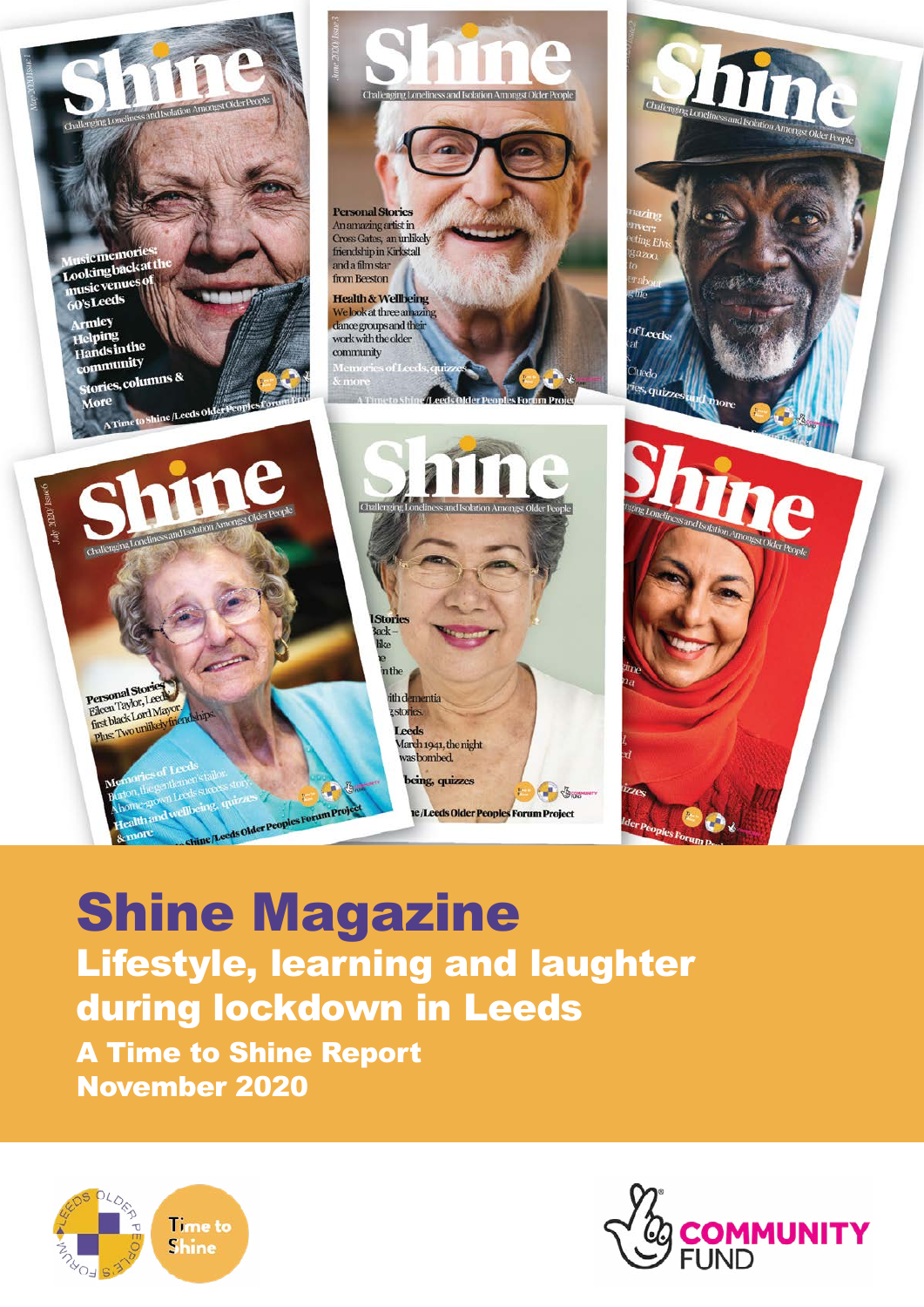### About Time to Shine

Led by Leeds Older People's Forum, Time to Shine is one of fourteen areas which form Ageing Better; an ambitious, large scale programme funded and developed by The National Lottery Community Fund. Ageing Better aims to improve the lives of people aged 50 and over by reducing social isolation and loneliness.

### About Mojo Film

Mojo Film is a Leeds-based film production company and social enterprise producing high quality and creative stories that powerfully tell stories and impact audiences. As a social enterprise which believes in positive mental health for all, Mojo Film helps people gain skills and hope for a stronger future with real prospects through providing workshops, film making training and work experience on commissions. Working in partnership helps to fund this vital work and changes lives for the better.

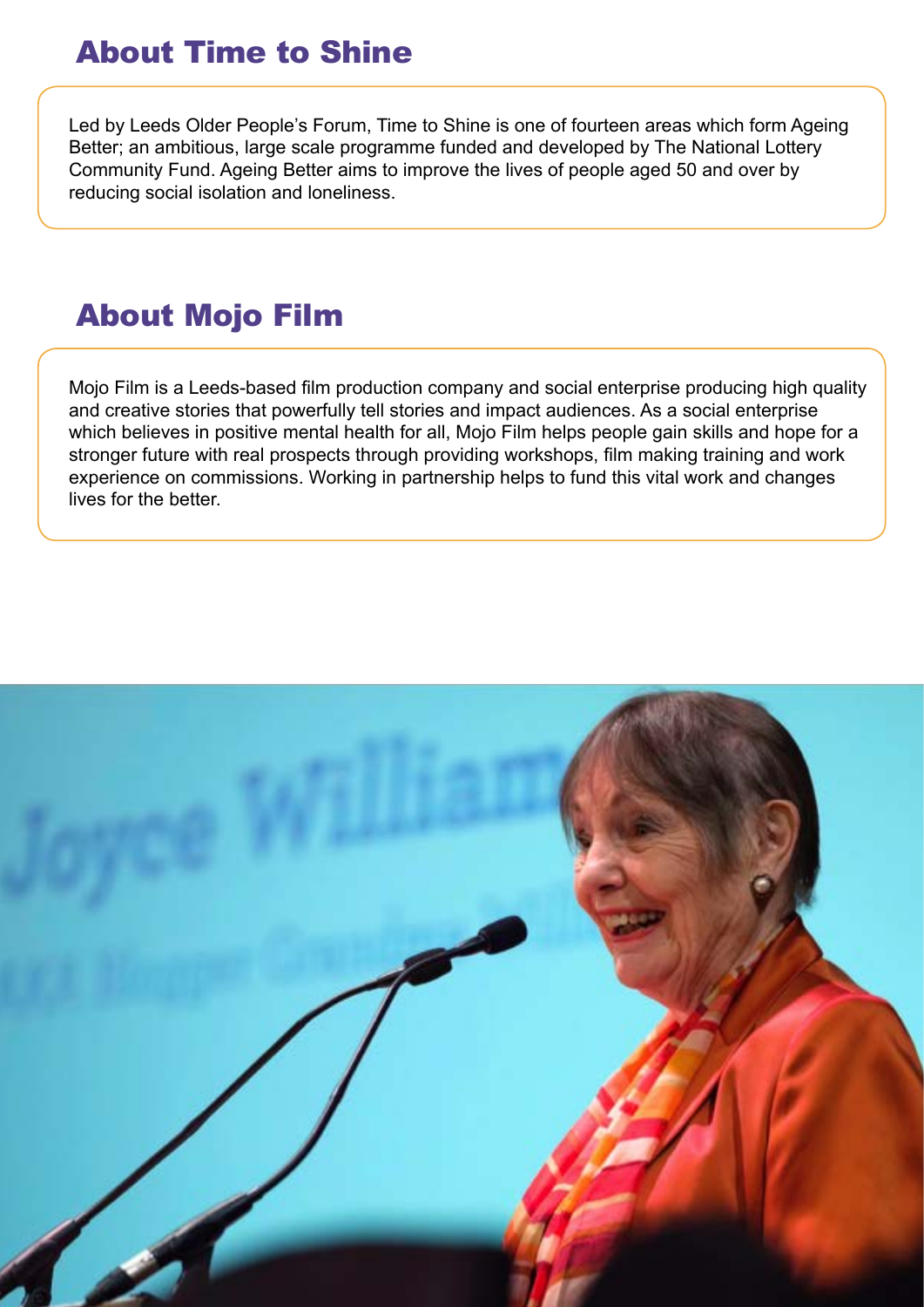### Introduction

The aim of this report is to provide a reflection on the development, creation, distribution and impact of Shine magazine in Leeds and to look at what lessons have been learned that can inform future development.

 **"How do I make sure I get every issue of this magazine? Because it is the best magazine I have read in years! I love that stories are about real people: this magazine has much more backbone than other magazines made for older people - no adverts! I have been so impressed by how positive the stories are and how they show that good things can come out of bad things and how people can turn their lives around."** *(Shine reader)*

The idea for Shine magazine was conceived shortly after the Covid-19 lockdown in March 2020. Time to Shine already worked in partnership with Mojo Film, a Leeds-based film production company and social enterprise, and existing work plans were quickly refocused in response to the pandemic. We know from experience that many people are isolated and shielding was set to make this worse! What positive and tangible things could Time to Shine do?

We decided to create a series of six glossy lifestyle magazines full of features and local stories relevant to people aged 50+ in Leeds. Older people co-produced the magazines with Mojo and submitted stories, photos, and ideas. Shine magazines were distributed fortnightly, via community hubs, to older people who were shielding during lockdown. The aim was to help boost morale, reduce feelings of loneliness and create a feeling of connectedness to their local community.

An online magazine would allow for stories to be gathered and shared, but that this would leave a gap and not allow us to reach those who were not online. It was clear that a printed version should be our priority if the most lonely and isolated people were to be reached.

 **"I really appreciate having a magazine that talks about things that I remember. Shine is directed right at my age group. So often it feels like older people's views are discounted or not even sought. Shine is not preachy - it is comforting! I hope you get all the funding that you need to keep it going - we need it"** *(Shine reader)*

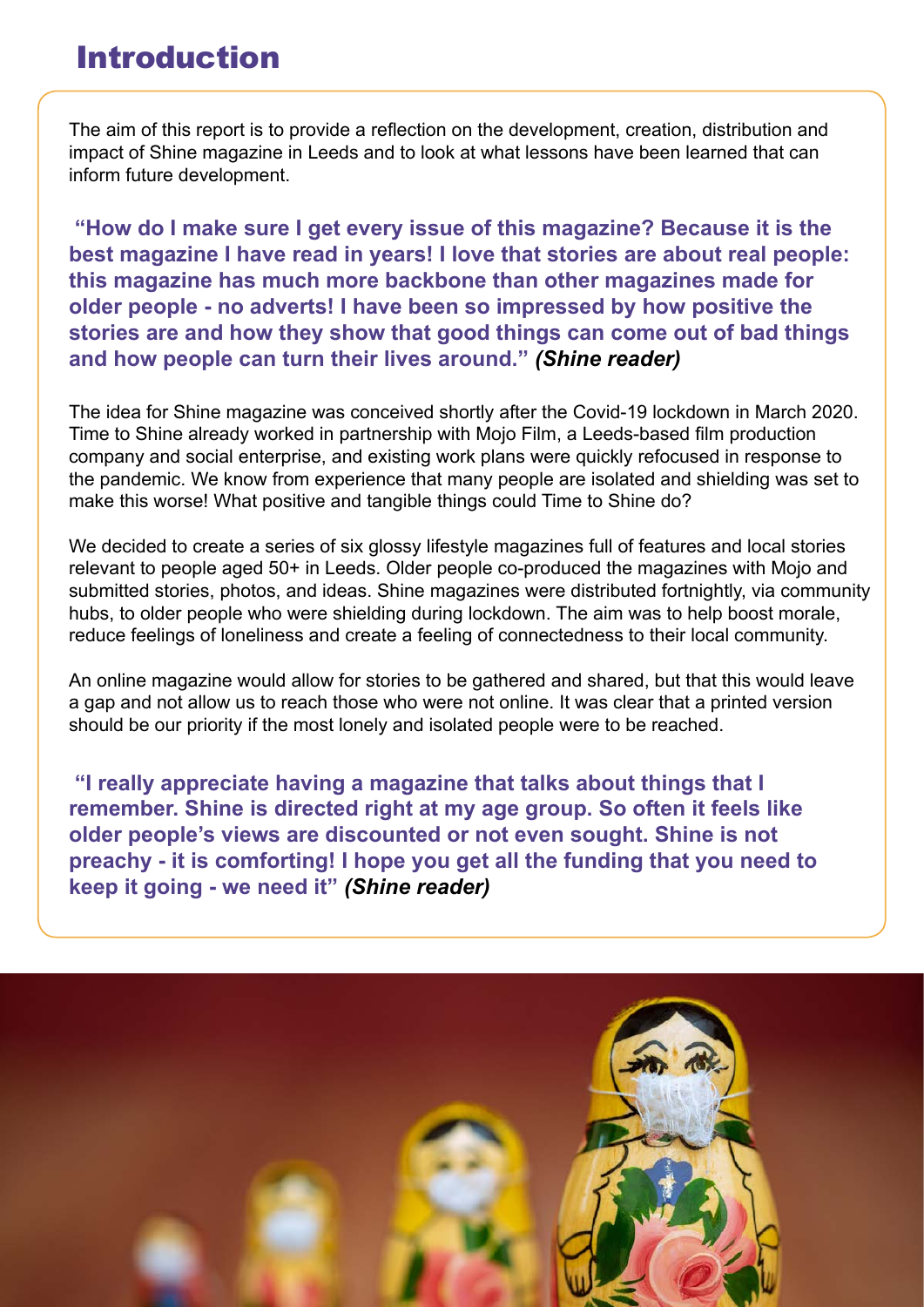## Development and Creation

As Leeds went into lockdown, Mojo Film and Time to Shine went into action to look at how the magazine could be created. Collectively we had well-established links to community groups that connected with older people across the city, who promoted the opportunity for people and organisations to share their stories of life in Leeds.

Leeds Museums and Galleries provided historical content that created reminiscences of days gone by. Readers were inspired to send their own memories to be printed in Shine. Time to Shine delivery partners encouraged older people to write their own stories and columns and, for later issues, older writers and students from Sheffield University were asked to create content or to interview older people.

The design of the magazine was important as we wanted a high-quality product that was attractive and engaging and, crucially, connected with older people from all sections of the diverse community of Leeds. It was agreed that fortnightly production was a challenging but realistic timescale. The magazine was also made available online.

### Distribution

The next challenge after producing the magazine was getting it into the homes of the people we most wanted to reach - those without internet access.

As part of the Covid-19 response, Leeds City Council had set up 33 ward hubs, each of which was distributing food parcels and medication to shielding people across the city. We approached them to ask for help with the distribution of Shine and received a very positive response. Thanks to their support we dropped off 100 copies of issue 1 to each of the 33 hubs. The magazine was included in food parcels, with medication and shopping and shared wherever opportunities arose. The distribution network grew and by issue 2 distribution numbers reached 4,500.

A team of drivers from the Time to Shine team delivered the copies to distributors which allowed us to see organisations face to face and discuss any problems or issues and enabled us to gather direct feedback. This was time-consuming and resource intensive but effective.

The online version of the magazine was shared electronically with partners across the city and with other Ageing Better programmes across the country.

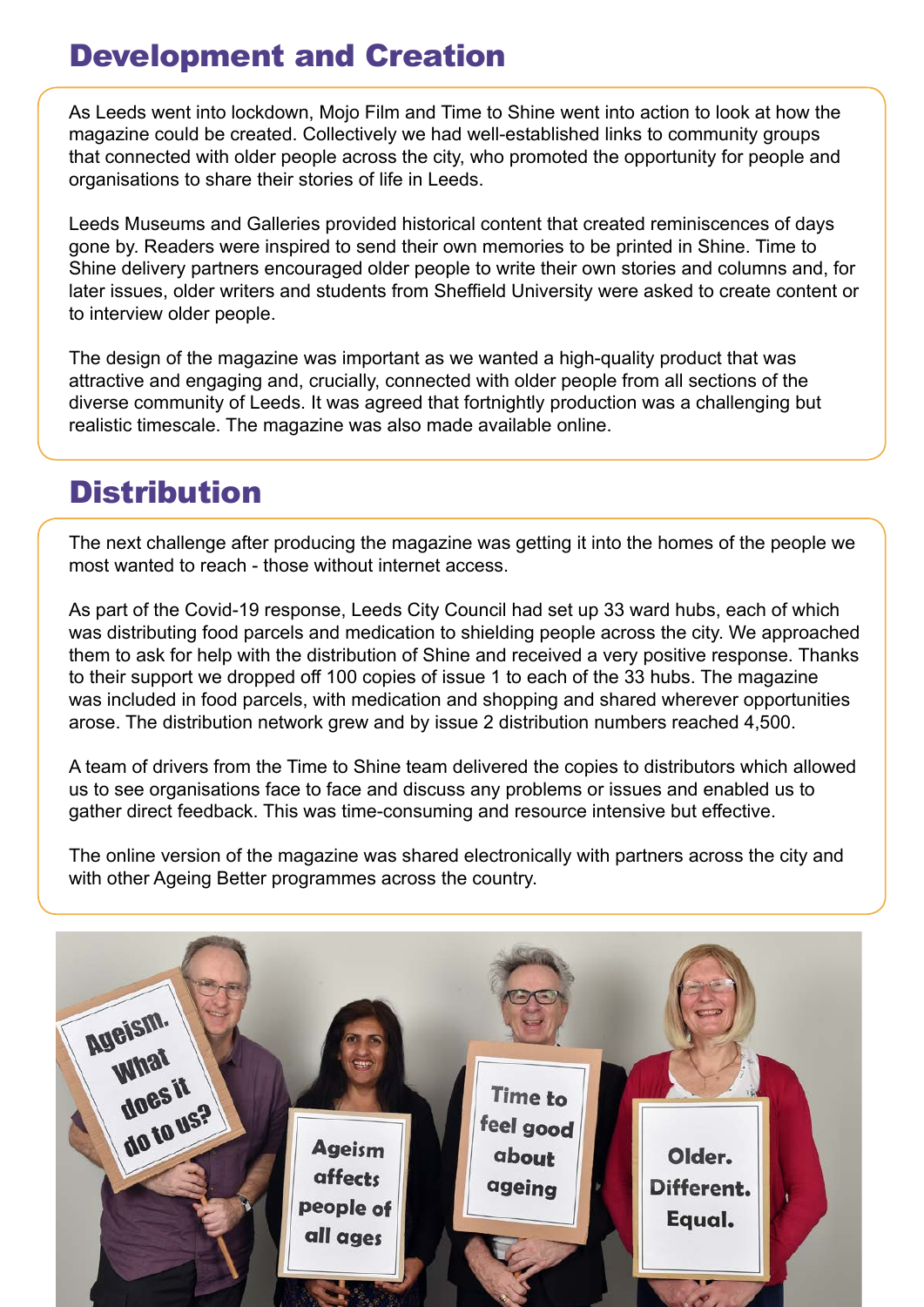**"At first I thought that the magazine was a nice thing to have - a luxury item. But then I started to see the impact it was having and how it connected with people who were shielding and rethought that - it is not just a luxury - it is essential!"** *(Potential funder)*

Through Shine magazine:

- Older people felt connected during lockdown and shared their stories, giving them an opportunity to contribute, be heard and feel part of something big
- Older writers were able to develop their skills and evolve the magazine
- Shine raised the profile of Leeds Older People's Forum as the magazine reached the homes of people who had not connected with us before
- Leeds Older People's Forum and Time to Shine built on and strengthened existing partnerships such as links with Leeds Museums and Art Galleries and East Leeds FM
- New partnerships were also formed, through connections to ward hubs across the city, which have led to further partnership projects
- Community organisations found that the magazine was a tool to help them to reach the most socially isolated during lockdown as they had something tangible to approach with
- Community organisations were able to celebrate their work during lockdown and show how they had adapted
- As organisations recognised the reach of the magazine they approached us for print space to share health messages, health advice and community news therefore raising their own profile
- Public Health messages reached older people giving advice and guidance on how to stay well during lockdown

"One morning, a film guy named Tom pitched up on a boat owned by an organisation I do voluntary work for, with a remit to interview myself and my colleague Gary, on behalf of the charity 'Time To Shine'. He wanted to know how we became involved with 'Canal Connections'.

After recording us Tom asked if I would mind being filmed, to which I agreed, but that was cancelled due to Covid-19 and the first lock-down. As Tom knew I'd taken a writing course, he called asking me if I would be okay writing an article for a new magazine they had planned, which was designed to keep them in touch with their members.

As I always enjoyed interacting with people and had time on my hands I thought I'd give it a go, realising the written word is a good way of communication.

I found myself really enjoying it, while apprehensive as to how the piece would be received. No need to worry, as I ended up penning half a dozen articles for the new 'Shine' mag. This newfound confidence led me to writing some personal stuff, which I find rather therapeutic, and finding a creative writing group, which I hope to utilize once we have back our liberties. Proof here that something I was told in my youth is true, "every action causes a reaction". Thank you Tom and Time To Shine."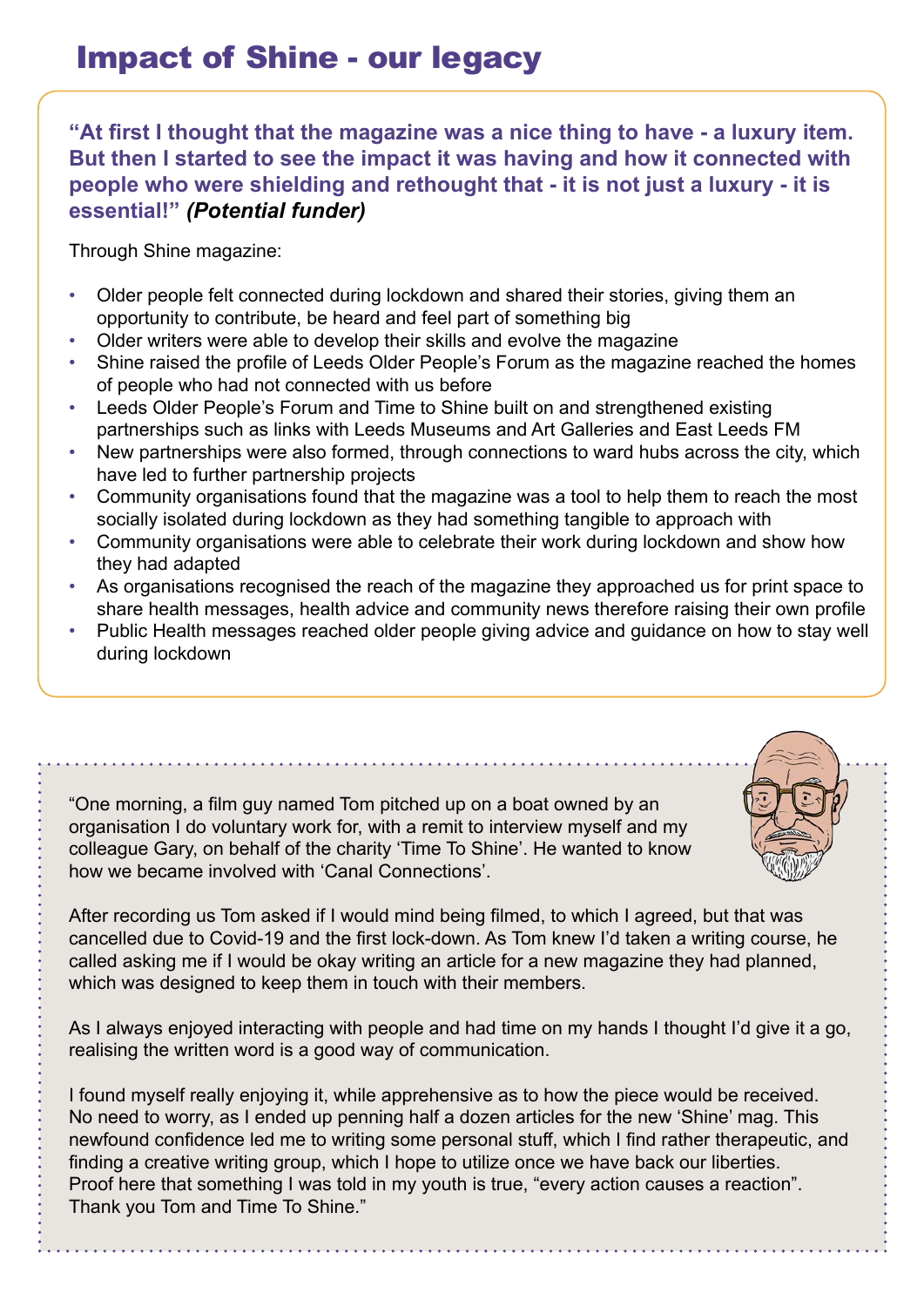### The future

Leeds City has an ambition to be the best city to grow old in. Shine magazine has contributed to uniting the city in that vision.

We have secured funding to continue to produce a further 12 issues of Shine which will be developed monthly throughout 2021. Written chiefly by older writers in the city, it will be distributed by partner organisations such as Age UK Leeds and Neighbourhood Networks, primarily to older people without digital skills or access to the internet.

The Shine website will provide similar content but also host films, podcasts etc and be a destination for anyone interested in older people's stories in Leeds.

A dedicated team of older volunteers and freelance writers will steer content and produce material and a team of older people will manage and promote Shine content on social media. Mojo Film will continue to edit and design the magazine.

Options for long term sustainability are being explored. Hopefully, Shine will exist whilst need exists. If need should decline, production will end and an over-arching evaluation report will be produced.



### Friends Reunited!

Wendy, a member at AVSED in Yeadon, received issue 2 of Shine that had the story on Olga Denver. She knew Olga from when she met her Argentinian husband as he worked in a circus too. His mother wasn't happy with him for marrying an English girl so there wasn't much talk about the past. He died quite young too.

Wendy called the Shine magazine team with this story and was put in touch with Olga over the phone. They are planning to meet up when it is safe to do so and this has brought so much joy not only to Wendy but to the whole family. Her son Steve has already learnt more about his father and can share this with his grandchildren.

Steve said, "It's a big thank you from the whole family. The feedback from the family has been brilliant and thank you so much for helping two ladies reconnect after 50 + years!"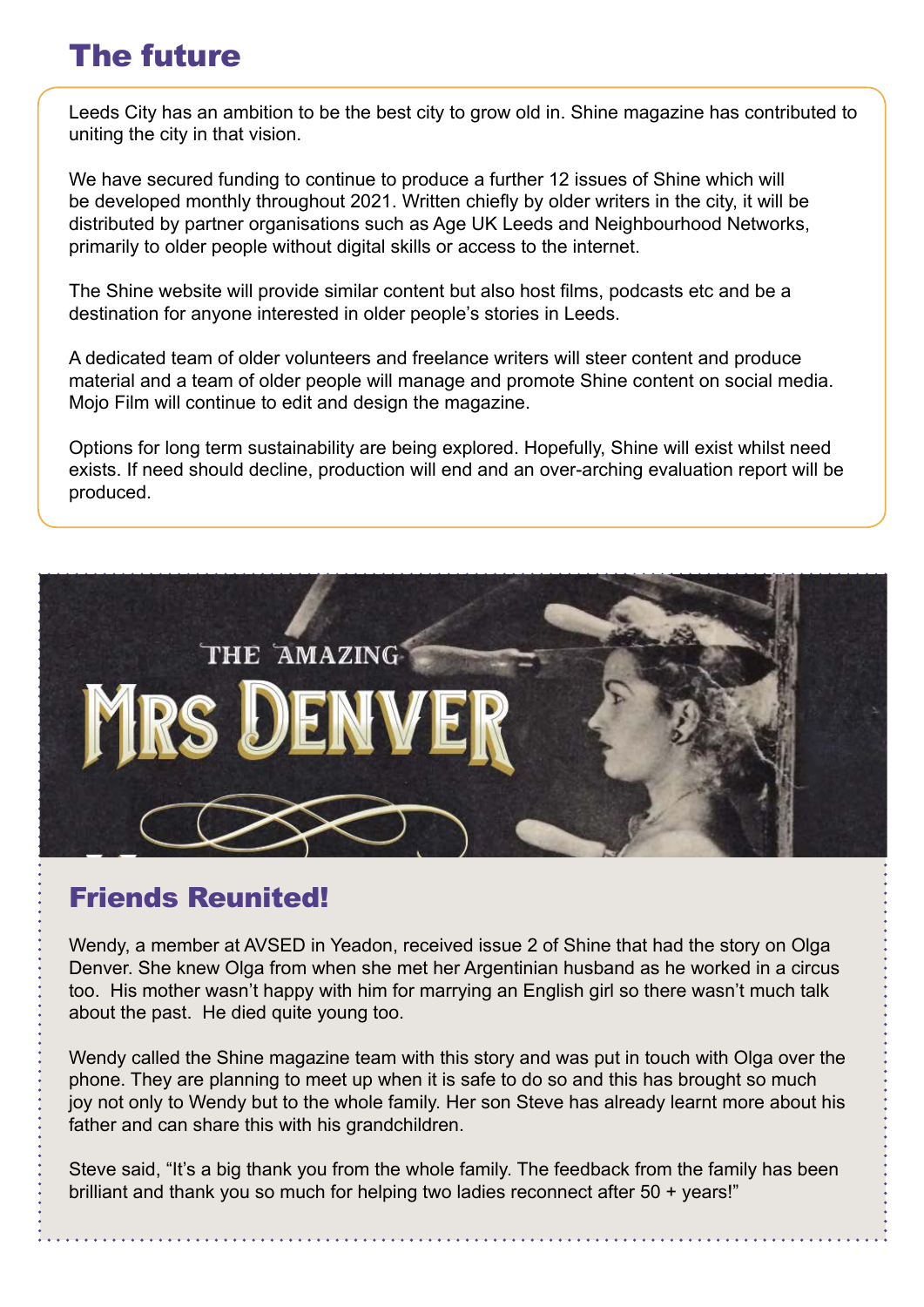# Key Learning Points

### **"I thought the magazine was entertaining, really attractively presented and didn't have that worthy feel that you sometimes get with these sort of things"**  *(Shine reader)*

- The content needs to be as varied and diverse as the community of older people in Leeds
- It's vital to involve older writers who best connect with older readers
- Strong community partnerships are needed to reach the most socially isolated
- Many older people really appreciated having something in print during lockdown
- Quality matters!
- The stories need to speak to people and the local connection is important
- All content needs to be readable and interesting and we had to help organisations understand the vision: the magazine wasn't a newsletter, it was something different
- People want to read about "real" people
- Memories and reminiscing is an effective way to get people talking
- Frontline staff and volunteers appreciated having something tangible to share when calling on older people
- Anything over 40 pages is too long
- A commitment to testing things out and learning quickly helped us to refine the process and improve the magazine over the six issues
- Producing a new magazine every fortnight is very challenging